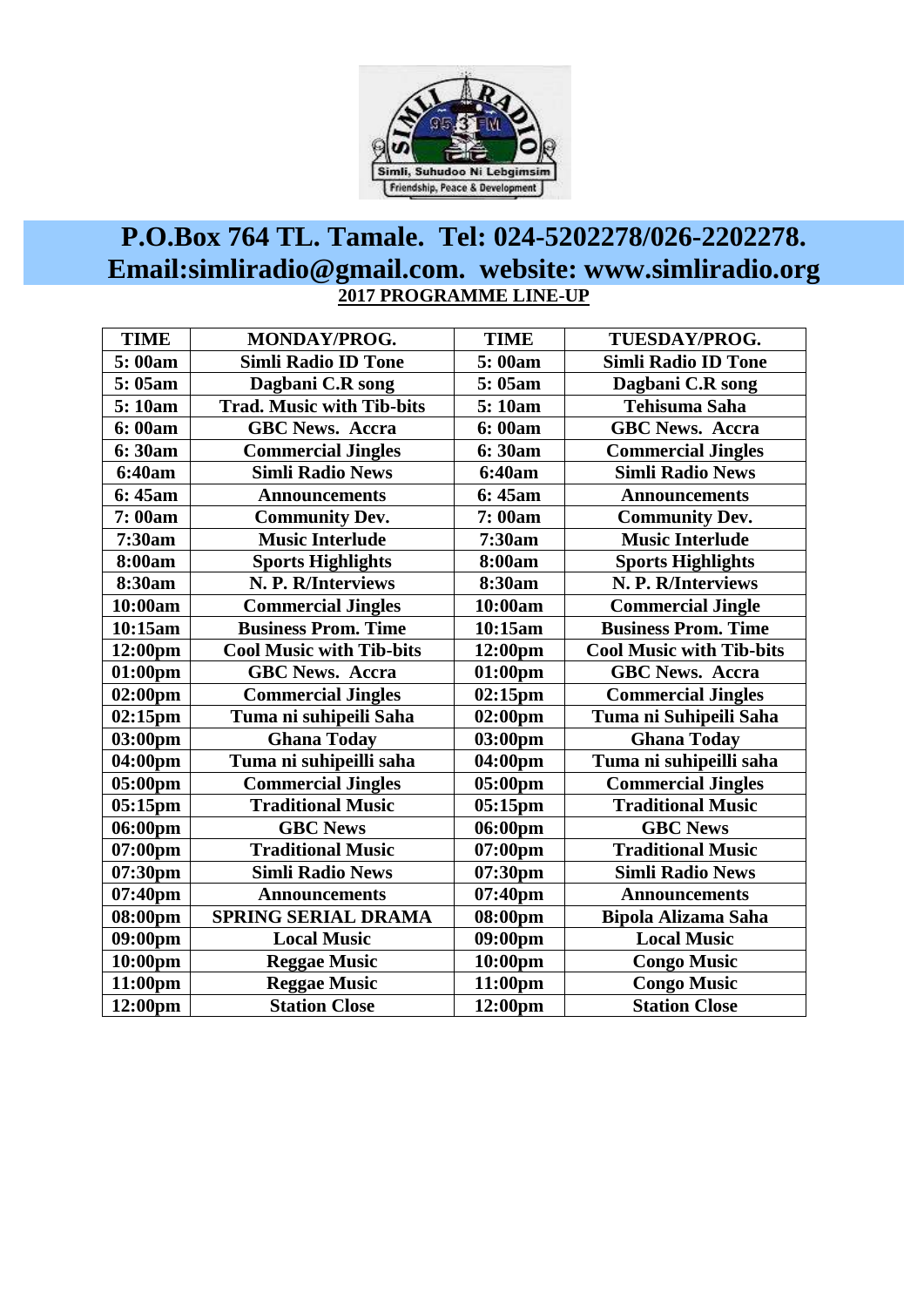| <b>TIME</b>         | <b>WEDNESDAY/PROG.</b>          | <b>TIME</b>         | THURSDAY/PROG.                  |  |
|---------------------|---------------------------------|---------------------|---------------------------------|--|
| 5:00am              | <b>Simli Radio ID Tone</b>      | 5:00am              | <b>Simli Radio ID Tone</b>      |  |
| 5:05am              | Dagbani C.R song                |                     | Dagbani C.R song                |  |
| 5:10am              | <b>Music with Tib-bits</b>      |                     | <b>Traditional Music</b>        |  |
| 6:00am              | <b>GBC News. Accra</b>          |                     | <b>GBC News. Accra</b>          |  |
| 6:30am              | <b>Commercial Jingles</b>       | 6:30am              | <b>Commercial Jingle</b>        |  |
| 6:40am              | <b>Simli Radio News</b>         | 6:40am              | <b>Simli Radio News</b>         |  |
| 6:45am              | <b>Announcements</b>            | 6:45am              | <b>Announcements</b>            |  |
| 7:00am              | <b>Community Dev.</b>           | 7:00am              | <b>Community Dev.</b>           |  |
| 7:30am              | <b>Music Interlude</b>          | 7:30am              | <b>Music Interlude</b>          |  |
| 8:00am              | <b>Sports Highlights</b>        | 8:00am              | <b>Sports Highlights</b>        |  |
| 8:30am              | N. P. R/Interviews              | 8:30am              | N. P. R/Interviews              |  |
| 10:00am             | <b>Commercial Jingles</b>       | 10:00am             | <b>Commercial Jingles</b>       |  |
| 10:15am             | <b>Business Prom. Time</b>      | 10:15am             | <b>Business Prom. Time</b>      |  |
| 12:00 <sub>pm</sub> | <b>Cool Music with Tib-bits</b> | 12:00 <sub>pm</sub> | <b>Cool Music with Tib-bits</b> |  |
| $01:00$ pm          | <b>GBC News. Accra</b>          | $01:00$ pm          | <b>GBC News. Accra</b>          |  |
| $02:00 \text{pm}$   | <b>Commercial Jingles</b>       | $02:00 \text{pm}$   | <b>Commercial Jingles</b>       |  |
| 02:15pm             | Tuma ni suhipeilli saha         | $02:15$ pm          | Tuma ni suhipeilli saha         |  |
| 03:00pm             | <b>Ghana Today</b>              | 03:00pm             | <b>GBC</b> - Ghana Today        |  |
| 04:00pm             | Tuma ni suhipeilli saha         | 04:00pm             | Tuma ni Suhipeilli saha         |  |
| 05:00pm             | <b>Traditional Music</b>        | 05:00pm             | <b>Traditional Music</b>        |  |
| 06:00pm             | <b>GBC News</b>                 | 06:00pm             | <b>GBC News</b>                 |  |
| 06:30am             | <b>Commercial Jingles</b>       | 06:30pm             | <b>Commercial Jingles</b>       |  |
| 07:00pm             | <b>Traditional Music</b>        | 07:00pm             | <b>Traditional Music</b>        |  |
| 07:30 <sub>pm</sub> | <b>Simli Radio News</b>         | 07:30 <sub>pm</sub> | <b>Simli Radio News</b>         |  |
| 07:40pm             | <b>Announcements</b>            | 07:40pm             | <b>Announcements</b>            |  |
| 08:00pm             | <b>Local Music</b>              | 08:00pm             | <b>SPRING SERIAL DRAMA</b>      |  |
| 09:00pm             | Pukpar-lim Saha                 | 09:00pm             | Kpamli Fasara Saha              |  |
| 10:00pm             | <b>Traditional Music</b>        | 10:00pm             | <b>Indian Music</b>             |  |
| 11:00pm             | <b>Traditional Music</b>        | 11:00pm             | <b>Indian Music</b>             |  |
| 12:00pm             | <b>Station Close</b>            | 12:00pm             | <b>Station Close</b>            |  |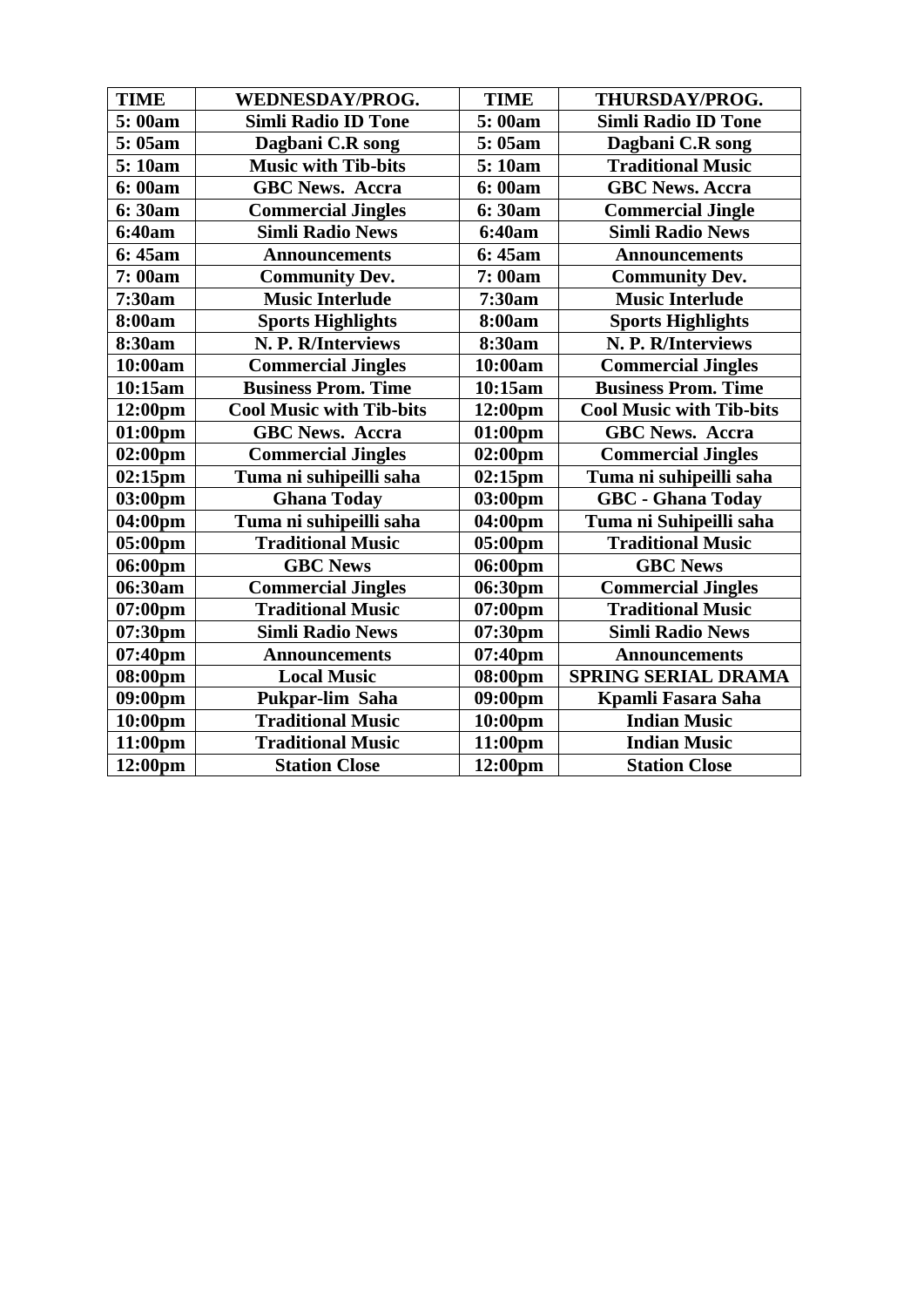| <b>TIME</b>                                | FRIDAY/PROG.              | <b>TIME</b>           | SATURDAY/PROG.                |  |
|--------------------------------------------|---------------------------|-----------------------|-------------------------------|--|
| 5:00am<br><b>Simli Radio ID Tone</b>       |                           | 5:00am                | <b>Simli Radio ID Tone</b>    |  |
| 5:05am<br>Dagbani C.R song                 |                           | 5:05am                | Dagbani C.R song              |  |
| 5:10am<br><b>Islamic Preaching</b>         |                           | 5:10am                | <b>Traditional Music</b>      |  |
| <b>GBC News. Accra</b><br>6:00am           |                           | 6:00am                | <b>GBC News. Accra</b>        |  |
| 6:30am                                     | <b>Simli Radio News</b>   | 6:30am                | <b>Simli Radio News</b>       |  |
| <b>6:40am</b><br><b>Commercial Jingles</b> |                           | 6:40am                | <b>Commercial Jingles</b>     |  |
| 6:45am<br><b>Announcements</b>             |                           | 6:45am                | <b>Announcements</b>          |  |
| 7:00am<br><b>Community Dev.</b><br>7:00am  |                           | <b>Community Dev.</b> |                               |  |
| 7:30am                                     | <b>Music interlude</b>    | 7:30am                | <b>Community Dev.</b>         |  |
| 8:00am                                     | <b>Sports Highlights</b>  | 8:00am                | <b>Northern Entertainment</b> |  |
| 8:30am                                     | N. P Review/Inter.        | 8:30am                | <b>Northern Entertainment</b> |  |
| 10:00am                                    | <b>Commercial Jingles</b> | 10:00am               | <b>Commercial Jingles</b>     |  |
| 10:15am                                    | Kpamli Fasara Saha        | 10:15am               | Danaa Oo Danaa                |  |
| 12:00 <sub>pm</sub>                        | Zikir/Qira'a              | 12:00 <sub>pm</sub>   | <b>Sports</b>                 |  |
| 01:00pm                                    | <b>GBC News</b>           | $01:00$ pm            | <b>Sports</b>                 |  |
| $02:15$ pm                                 | <b>Commercial Jingles</b> | $02:00 \text{pm}$     | <b>Commercial Jingles</b>     |  |
| 02:00pm                                    | Tuma ni suhipeilli saha   | 02:15pm               | <b>Tudu Saha</b>              |  |
| 03:00pm                                    | <b>Ghana Today</b>        | 03:00pm               | <b>Tudu Saha</b>              |  |
| 04:00pm                                    | Tuma ni suhipeilli saha   | 04:00pm               | <b>Tudu Saha</b>              |  |
| 05:00pm                                    | <b>Commercial Jingles</b> | 05:00pm               | <b>Commercial Jingles</b>     |  |
| $05:15$ pm                                 | <b>Islamic Preaching</b>  | $05:15$ pm            | Dagbon Malimi Zugu            |  |
| 06:00pm                                    | <b>GBC News. Accra</b>    | 06:00pm               | <b>GBC News</b>               |  |
| 06:30pm                                    | <b>Youth Speak-Up</b>     | 07:00pm               | <b>Traditional Music</b>      |  |
| 07:30pm                                    | <b>Simli Radio News</b>   | 07:30pm               | <b>Simli Radio News</b>       |  |
| 07:40pm                                    | <b>Announcement</b>       | 07:40pm               | <b>Announcements</b>          |  |
| 08:00pm                                    | <b>Islamic Preaching</b>  | 08:00pm               | Lahabal Juri Saha             |  |
| 09:00pm                                    | <b>Islamic Preaching</b>  | 09:00pm               | Lahabal Juri Saha             |  |
| 10:00pm                                    | <b>Hausa Music</b>        | $10:00$ pm            | <b>Yurlim Kusuma Saha</b>     |  |
| 11:00pm                                    | <b>Hausa Music</b>        | 11:00pm               | Yurlim Kusuma Saha            |  |
| 12:00pm                                    | <b>Station Close</b>      | 12:00pm               | <b>Station Close</b>          |  |